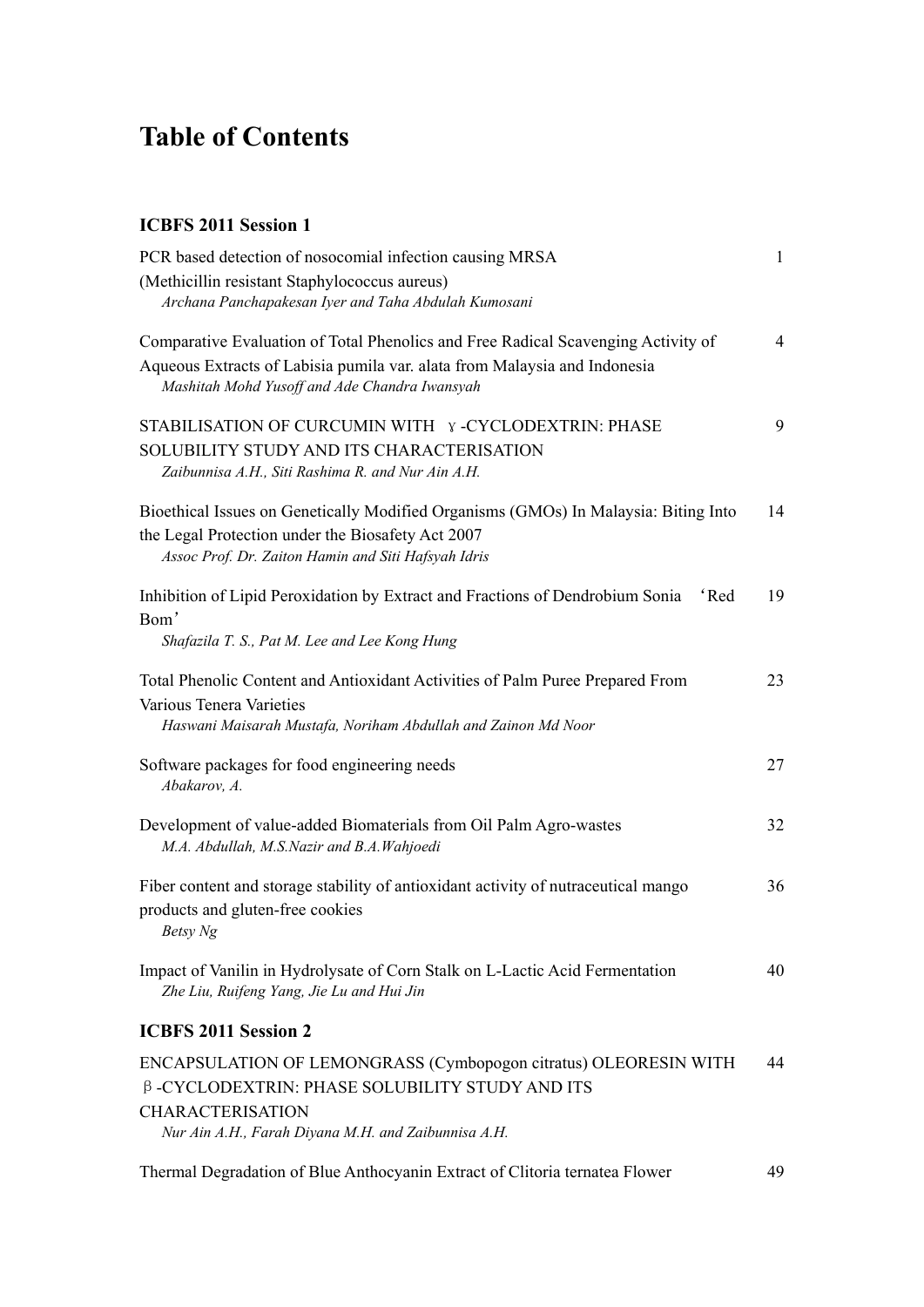*Pat M.Lee, Rosmawati Abdullah and Lee Kong Hung*

| Food Waste Characteristics after Autoclaving Treatment<br>Nurazim Ibrahim, DR. Mohd Suffian Yusoff and Professor Hamidi Abdul Aziz                                                                                                                          | 54  |
|-------------------------------------------------------------------------------------------------------------------------------------------------------------------------------------------------------------------------------------------------------------|-----|
| In vitro Micropropagation of Eucheuma Seaweeds<br>Wilson Thau Lym Yong, Siew Hoo Ting, Wei Lie Chin, Kenneth Francis Rodrigues and Ann<br>Anton                                                                                                             | 58  |
| Optimization of process conditions for the application of edible coating emulsion on<br>guava (Psidium guajava) using response surface methodology<br>A. Mohd Zahid, C.S. Cheow, A.R. Norizzah, M.S. Halimahton, M.S. Adi, A.W. Noorakmar<br>and I. Ruzaina | 61  |
| A DYNAMIC CLUSTERING TECHNIQUE USING MINIMUMSPANNING TREE<br>V. M. K. Prasad Goura, N. Madhusudana Rao and M. Rajasekhar Reddy                                                                                                                              | 66  |
| Identification of Meat Freshness Based on Particle Swarm Optimization and Support<br>Vector Machine<br>Jing Liu, Xiao Guan, Yu Shen and Ping Zhang                                                                                                          | 71  |
| Information quality and forecast accuracy in food service context: The moderating role<br>of biological rhythm fit<br>Ming-Kuei Huang and Kuang-Hui Chiu                                                                                                    | 76  |
| Effect of turmeric extract, fermented vinegar and their mixture on Salmonella<br>Typhimurium Reduction in vitro<br>Pattanan Dansai and Warawut Krusong                                                                                                      | 81  |
| An Air-lift Acetifier with Mash Recycling System for Corn Vinegar Production by<br>Adsorbed Cells of Acetobacter aceti WK on Surface of Loofa Sponge<br>Warawut Krusong and Assanee Vichitraka                                                              | 86  |
| <b>ICBFS 2011 Session 3</b>                                                                                                                                                                                                                                 |     |
| HABITAT RECONSTRUCTION FROM THE VILLAGES OF APUSENI<br>MOUNTAINS IN ROMANIA                                                                                                                                                                                 | 91  |
| HELENA MARIA SABO, DANIELA JEDER and EŞI MARIUS-COSTEL                                                                                                                                                                                                      |     |
| Pomelo, a resistance variety to Citrus tristeza virus in peninsular Malaysia<br>Kavous Ayazpour, Kamaruzaman Sijam, Ganesan Vadamalai and Hawa Jaafar                                                                                                       | 96  |
| Identification of L. pentosus, L. paraplantarum and L. plantarum in Lighvan cheese<br>with 4 month ripening period by means of recA gene sequence analysis<br>M. Ghotbi                                                                                     | 100 |
| Improving the quality of cold storage black tiger prawn (Penaeus monodon) using<br>ozonated water<br>Sumate Tantratian, Jirapa Setjintanin and Romanee Sanguandeekul                                                                                        | 105 |
| Partial Purification and Characterisation of Polyphenol Oxidase from Hibiscus                                                                                                                                                                               | 110 |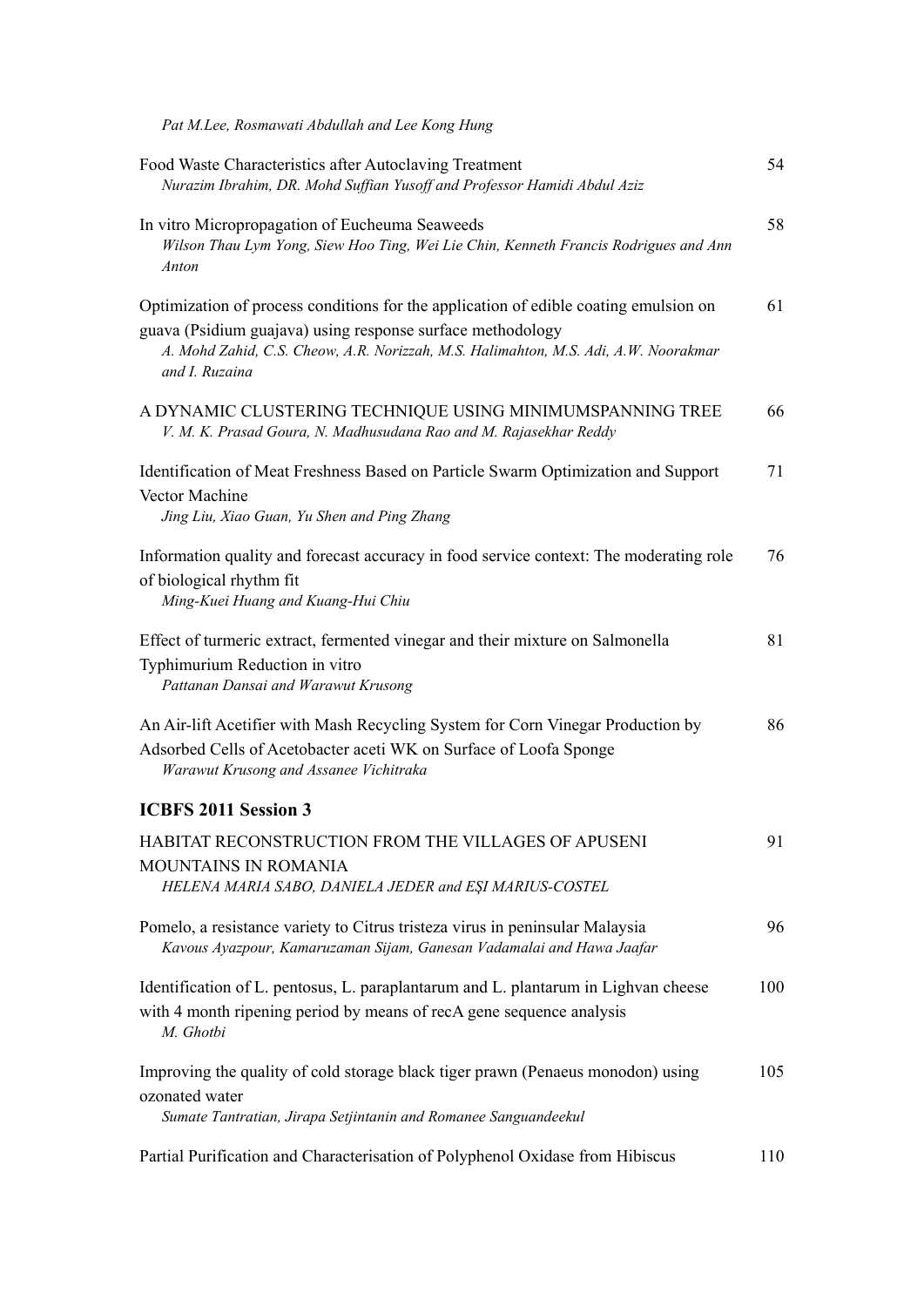| rosa-sinensis L |                                            |  |
|-----------------|--------------------------------------------|--|
|                 | Ikram Madani, Pat M. Lee and Lee Kong Hung |  |

| Effects of the PPO(Polyphenol oxidase) Activity and Total Phenolic Contents on<br>Browning and Quality of Dried-Persimmon According to Maturity Degree of Astringent<br>Persimmon (Diospyros kaki Thunb.)<br>Se Jong Kim and Kyung Mi Jung | 115 |
|--------------------------------------------------------------------------------------------------------------------------------------------------------------------------------------------------------------------------------------------|-----|
| Effects of the eco-friendly pretreatment materials on browning and quality of semidried<br>persimmons (Diospyros kaki Thunb.)<br>Kyung Mi Jung and Se Jong Kim                                                                             | 119 |
| Effect of Ohmic Heating on Increasing Guava Juice Yield<br>Pramoun Srikalong, Thanit Makrudin, Pongpat Sampavamontri and Ekarin Kovitthaya                                                                                                 | 122 |
| Effect of Pre-cooling on Muscle Yield of Mud Crab, Scylla serrata, During Emersion<br>Storage<br>Waritchon Ninlanon                                                                                                                        | 126 |
| Molecular Phylogeny of Ophiognominia leptostyla Isolates Collected from Iran Based<br>on ITS nrDNA Sequences<br>Soleiman Jamshidi and Rasoul Zare                                                                                          | 130 |
| <b>ICBFS 2011 Session 4</b>                                                                                                                                                                                                                |     |
| Antibiogram Profiles of Listeria monocytogenes isolated from foods<br>Zuraini Mat Issa, Sharifah Aminah Syed Mohamed, Noor Marian Muda, Maimunah<br>Mustakim, Lee Hai Yen and Son Radu                                                     | 133 |
| Genetic parameters of milk and fat yield in normal and high yielding dairy cows<br>Ghobad Asgari Jafarabadi                                                                                                                                | 138 |
| Stability Of Carotenoid Extracts Of Cucurbita maxima Towards Enzymatic Cooxidation<br>And Aroma Compound Generation<br>Cao-Hoang Lan, Osorio Puentes Francisco Javier, Phan-Thi Hanh and Waché Yves                                        | 141 |
| In Vitro Regeneration of Teasle Gourd<br>Dr. M. A. Karim and M. A. Ullah                                                                                                                                                                   | 144 |
| Production of Transgenic Goats, Carrying Human Coagulation Factor IX cDNA, by<br>Nuclear Transfer of Transfected Fetal Fibroblasts<br>Amir Amiri Yekta, Azam Dalman, Poopak Eftekhari-Yazdi, Mohammad Hossein Sanati and<br>Hamid Gourabi  | 149 |
| Multiple biomarker response in the fish, Labeo rohita due to hexavalent chromium<br>Kanchan Kumari, Nitish Ranjan and R.C. Sinha                                                                                                           | 155 |
| Studies on photoperiod sensitivity and suitable sowing and transplanting dates for super<br>rice Xieyou 9308 as a double-cropping late rice<br><b>BAI Pu and PANG Bingrong</b>                                                             | 159 |